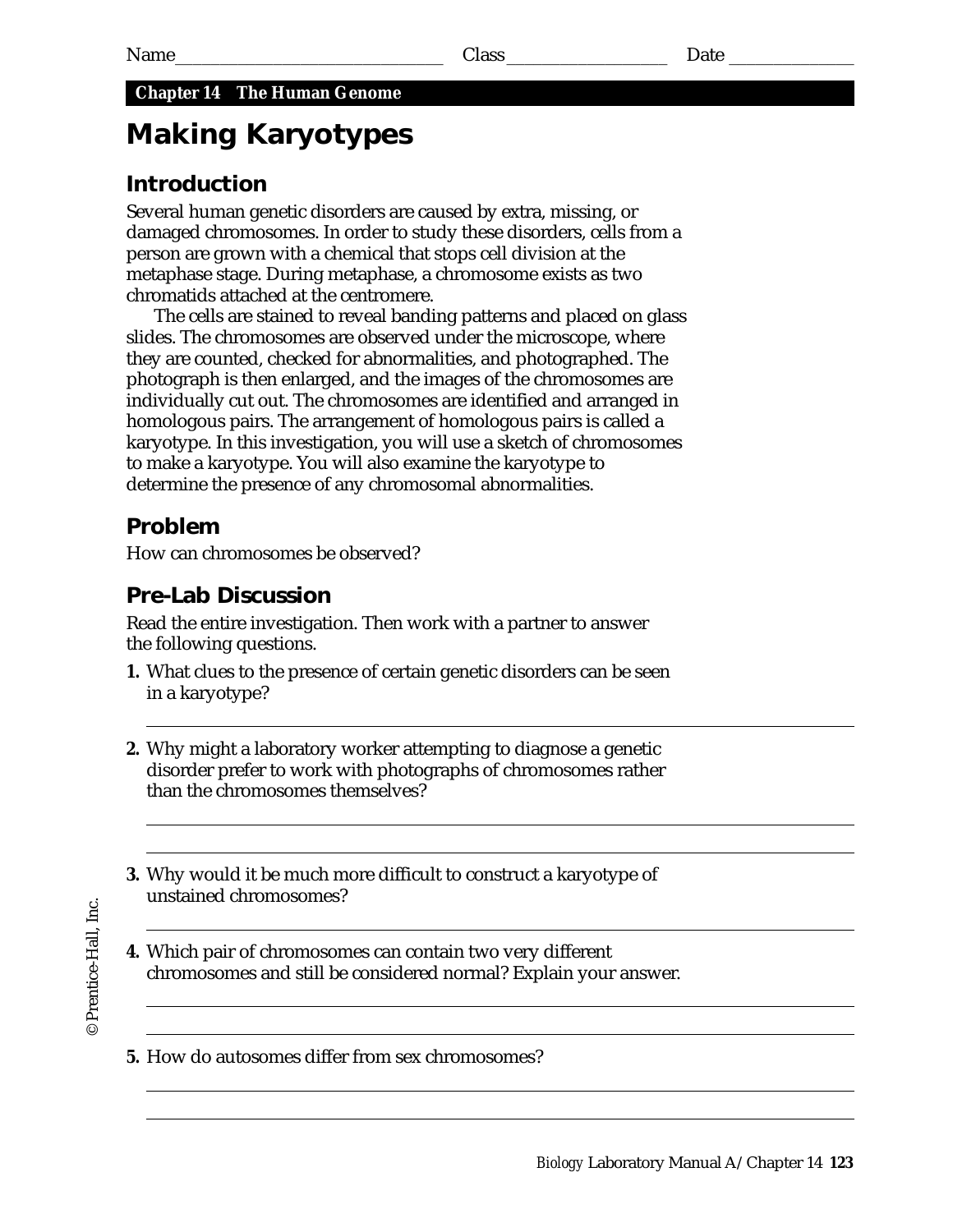# **Materials** *(per student)*

scissors glue or transparent tape

# **Safety**

Be careful when handling sharp instruments. Note all safety alert symbols next to the steps in the Procedure and review the meaning of each symbol by referring to Safety Symbols on page 8.

### **Procedures**

#### **Part A. Analyzing a Karyotype**

**1.** Observe the normal human karyotype in Figure 1. Notice that the two sex chromosomes, pair number 23, do not look alike. They are different because this karyotype is of a male, and a male has an X and a Y chromosome.



**Figure 1**

**2.** Identify the centromere in each pair of chromosomes. The centromere is the area where each chromosome narrows.

#### **Part B. Using a Karyotype to Identify a Genetic Disorder**

- **1.** Study the human chromosomes in Figure 2 on page 125. Notice that 23 chromosomes are numbered 1 through 23.
- **2.** To match the homologous chromosomes, look carefully at the unnumbered chromosomes. Note their overall size, the position of the centromere, and the pattern of the light and dark bands. Next to the unnumbered chromosome that is most similar to chromosome 1, write 1.
- **3.** Repeat step 2 for chromosomes 2 through 23.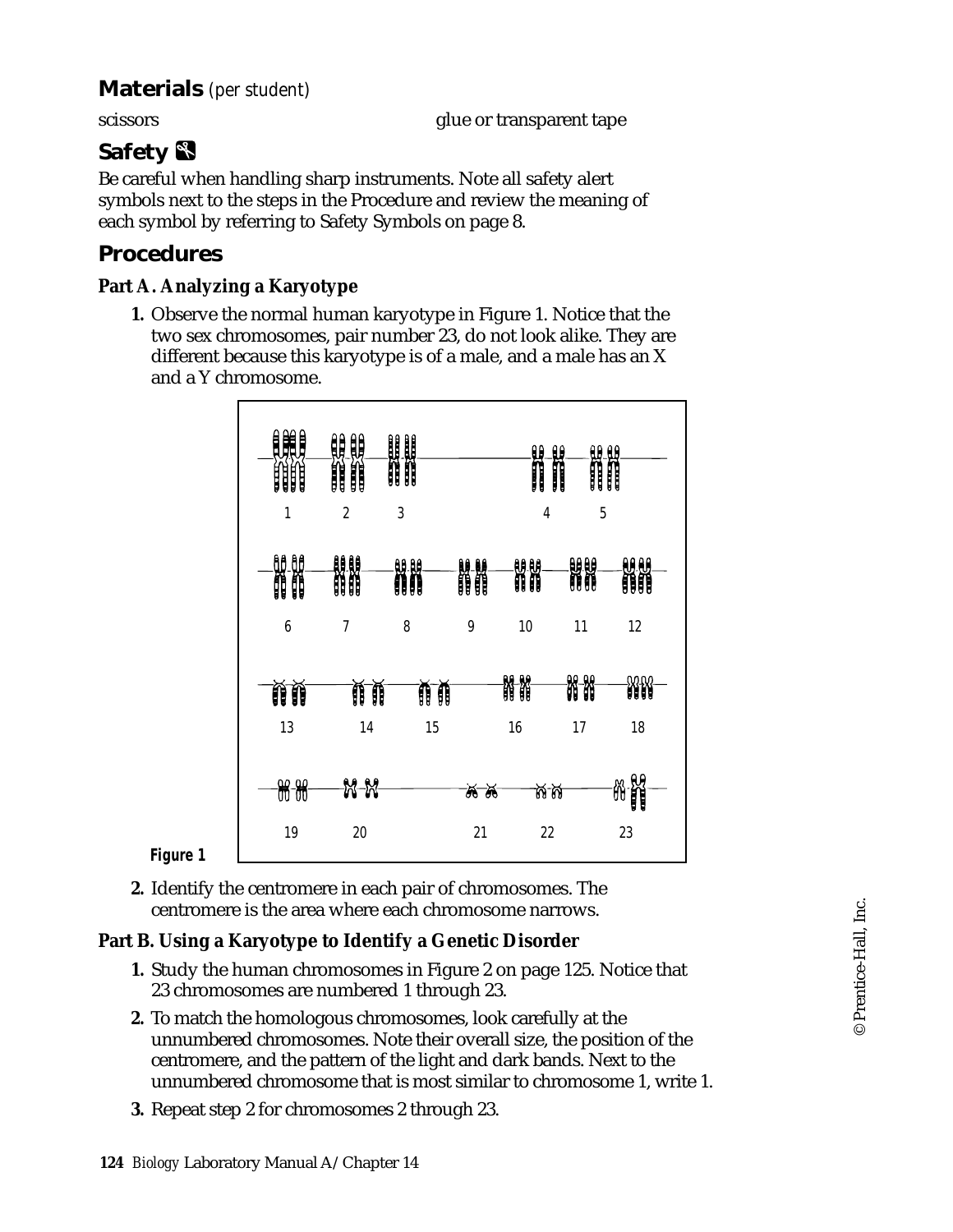



© Prentice-Hall, Inc.

© Prentice-Hall, Inc.

*Biology* Laboratory Manual A/Chapter 14 **125**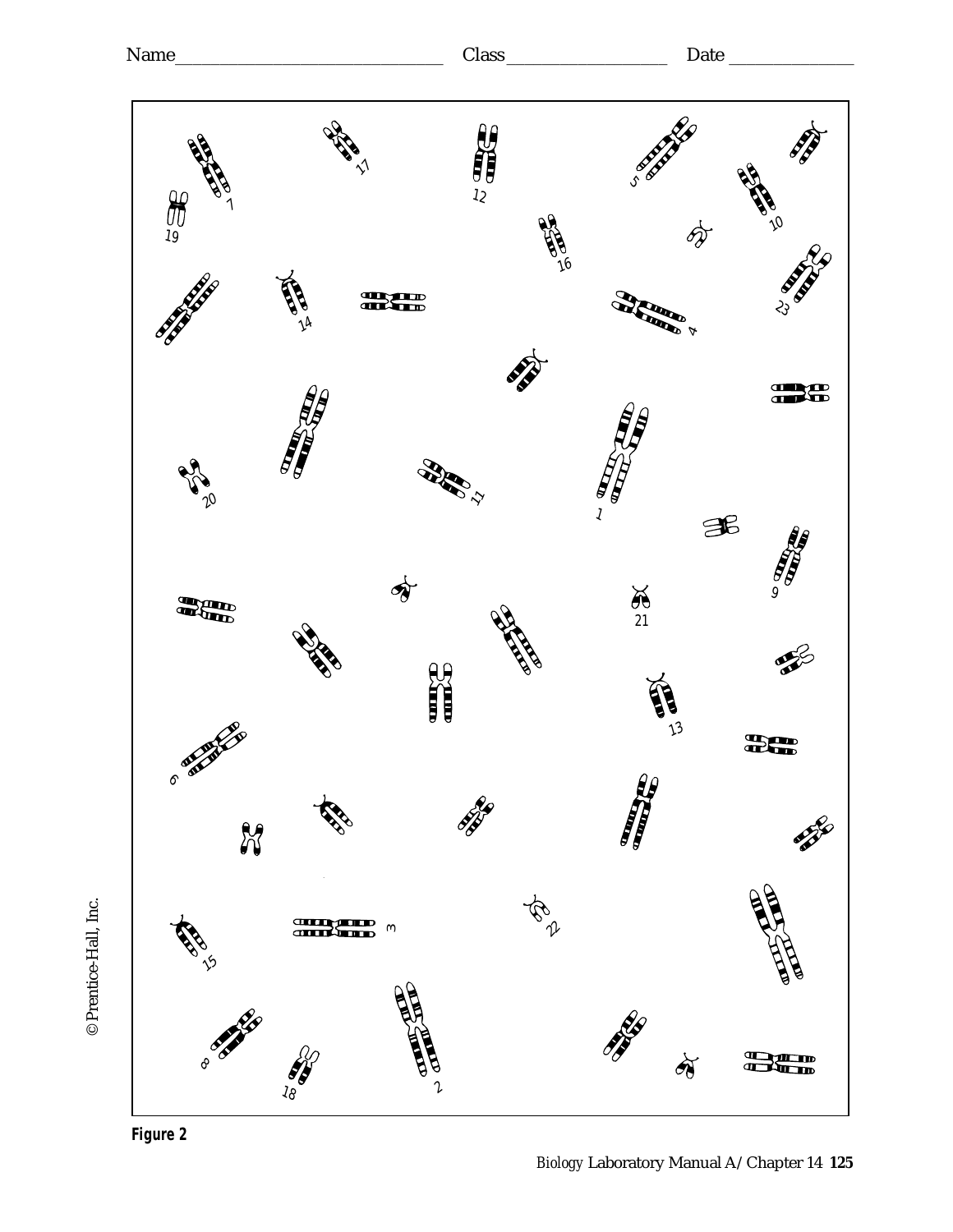| Name_                                                                                                                                                                                                           |                |                |    |                | Date $\overline{\phantom{a}}$ |        |
|-----------------------------------------------------------------------------------------------------------------------------------------------------------------------------------------------------------------|----------------|----------------|----|----------------|-------------------------------|--------|
| 4. Use scissors to cut out all the chromosomes from Figure 2. Tape them<br>in their appropriate places in Figure 3. Note any chromosomal<br>abnormalities. CAUTION: Be careful when handling sharp instruments. |                |                |    |                |                               |        |
|                                                                                                                                                                                                                 |                |                |    |                |                               |        |
|                                                                                                                                                                                                                 |                |                |    |                |                               |        |
|                                                                                                                                                                                                                 |                |                |    |                |                               |        |
|                                                                                                                                                                                                                 |                |                |    |                |                               |        |
|                                                                                                                                                                                                                 |                |                |    |                |                               |        |
| $\mathbf{1}$                                                                                                                                                                                                    | $\overline{2}$ | $\mathfrak{Z}$ |    | $\overline{4}$ | $5\,$                         |        |
|                                                                                                                                                                                                                 |                |                |    |                |                               |        |
|                                                                                                                                                                                                                 |                |                |    |                |                               |        |
|                                                                                                                                                                                                                 |                |                |    |                |                               |        |
|                                                                                                                                                                                                                 |                |                |    |                |                               |        |
| $\boldsymbol{6}$                                                                                                                                                                                                | $\overline{7}$ | $\, 8$         | 9  | 10             | 11                            | 12     |
|                                                                                                                                                                                                                 |                |                |    |                |                               |        |
|                                                                                                                                                                                                                 |                |                |    |                |                               |        |
|                                                                                                                                                                                                                 |                |                |    |                |                               |        |
|                                                                                                                                                                                                                 |                |                |    |                |                               |        |
| $13\,$                                                                                                                                                                                                          | 14             | $15\,$         |    | $16\,$         | $17$                          | $18\,$ |
|                                                                                                                                                                                                                 | $\sim$         |                |    |                |                               |        |
|                                                                                                                                                                                                                 |                |                |    |                |                               |        |
|                                                                                                                                                                                                                 |                |                |    |                |                               |        |
|                                                                                                                                                                                                                 |                |                |    |                |                               |        |
| $19\,$                                                                                                                                                                                                          | $20\,$         |                | 21 | $22\,$         |                               | 23     |



**Figure 3**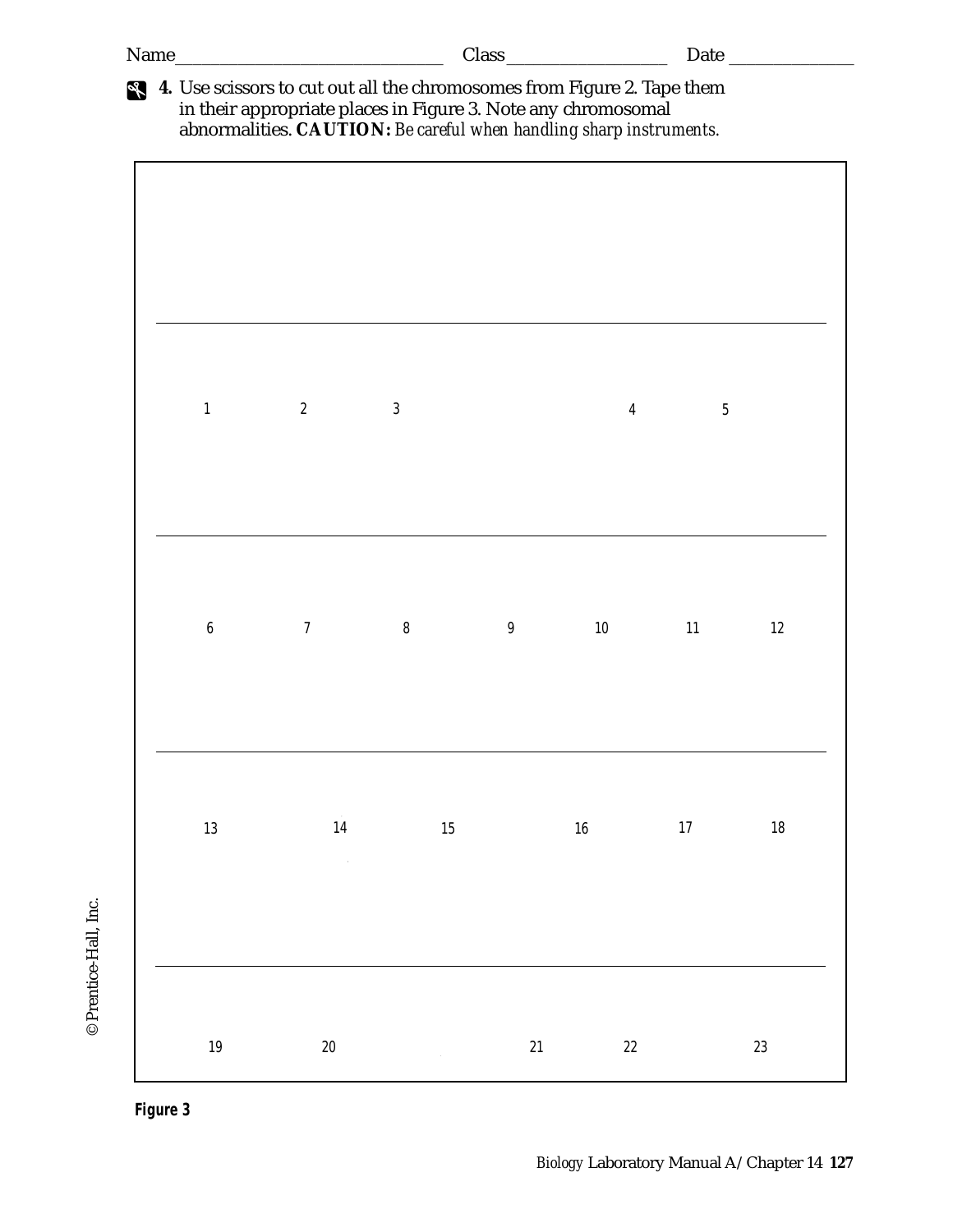

**5.** Observe the karyotypes in Figures 4 and 5. Note the presence of any chromosomal abnormalities.

**Figure 4**



**128** *Biology* Laboratory Manual A/Chapter 14 **Figure 5**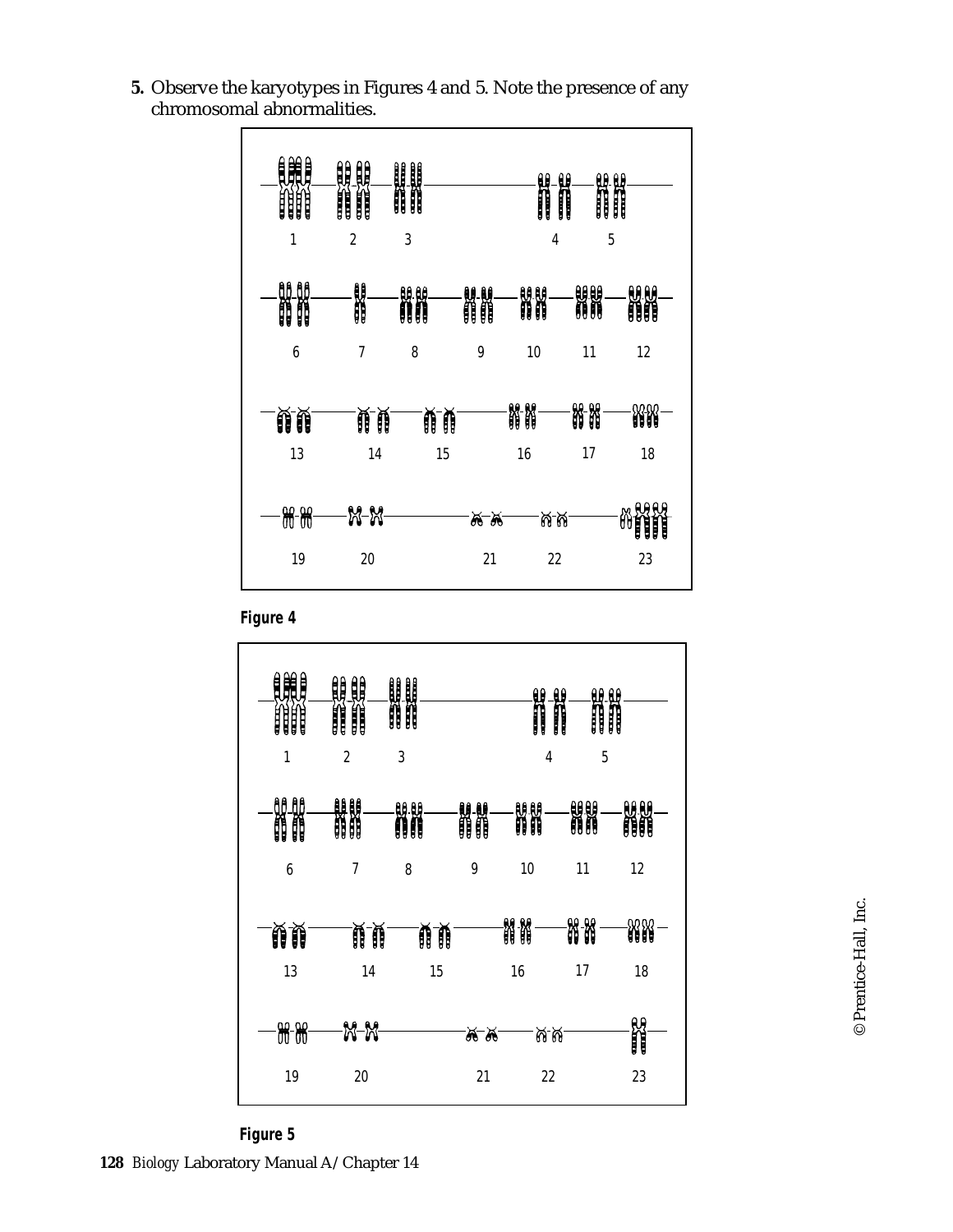| Draw a data table in the space below in which to record your |  |
|--------------------------------------------------------------|--|

**6.** Draw a data table in the space below in which to record your observations of the karyotypes shown in Figures 1, 3, 4, and 5. Record any evidence of chromosomal abnormalities present in each karyotype. Record the genetic defect, if you know it, associated with each type of chromosomal abnormality present.